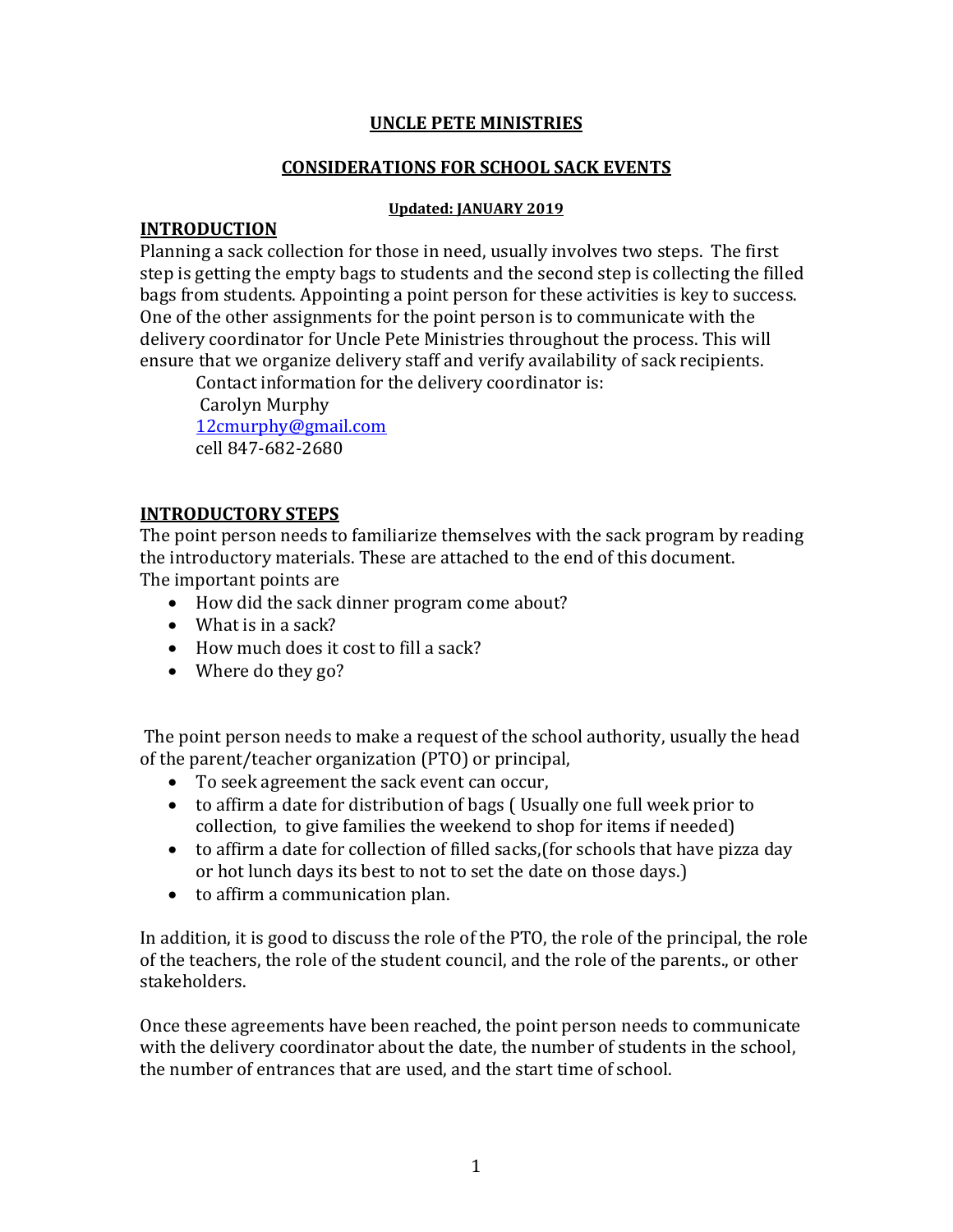The point person will need a few volunteers to prepare the bags, distribute the bags, and help with the collection.

## **BAGS**

## **OBTAINING BAGS AND PRINTING THE MENU**

Bags can be ordered online from [www.officesupply.com.](http://www.officesupply.com/) (See complete ordering information below) They come 500 to a package. The package costs from \$10 to \$25. Most schools give one bag to each student. With each bag, there is a menu sheet. The menu sheet lists what is to be put in the bag and what date it is to be returned.

Menu instructions can be printed two up, four up or in single sheet format. These can be produced using the school copiers or they can be done at an outside service. The template for this is attached. An example is:

Please make up **one** Sack Dinner containing:

- 2 sandwiches (meat) on white or wheat bread
	- (NO condiments or cheese)
- 2 hard-boiled eggs in SHELLS
- 1 SMALL bag of chips
- $\blacksquare$  1 piece of fruit (NO bananas)
- 2 or 3 cookies, or a small bag of cookies, or a small candy bar
- 1 SMALL 80Z water or juice box
- $\blacksquare$  1 paper napkin

Sack Dinners need to be returned on Tuesday April 10, by the children on their way into school.

Thank you for your support and generosity!

## **ORDERING BAGS**

From experience we have learned that #12 with 40lb paper weight bags work the best. These are typically sold in packages of 500. The cost is usually from \$10 to \$25 for a package. The best source we've found is officesupply.com. They usually deliver in two days. The complete URL to order is:

[https://www.officesupply.com/office-supplies/mailing-shipping/packing](https://www.officesupply.com/office-supplies/mailing-shipping/packing-supplies/shopping-bags/general-brown-paper-grocery-bags/p322680.html?ref=pla&cid=ad-pla-non-brand&product_id=322680&adpos=1o3&creative=82620379833&device=c&matchtype=&network=g&gclid=CNzWy6C1g9ICFVy4wAod52oGhw)[supplies/shopping-bags/general-brown-paper-grocery](https://www.officesupply.com/office-supplies/mailing-shipping/packing-supplies/shopping-bags/general-brown-paper-grocery-bags/p322680.html?ref=pla&cid=ad-pla-non-brand&product_id=322680&adpos=1o3&creative=82620379833&device=c&matchtype=&network=g&gclid=CNzWy6C1g9ICFVy4wAod52oGhw)[bags/p322680.html?ref=pla&cid=ad-pla-non](https://www.officesupply.com/office-supplies/mailing-shipping/packing-supplies/shopping-bags/general-brown-paper-grocery-bags/p322680.html?ref=pla&cid=ad-pla-non-brand&product_id=322680&adpos=1o3&creative=82620379833&device=c&matchtype=&network=g&gclid=CNzWy6C1g9ICFVy4wAod52oGhw)[brand&product\\_id=322680&adpos=1o3&creative=82620379833&device=c&mat](https://www.officesupply.com/office-supplies/mailing-shipping/packing-supplies/shopping-bags/general-brown-paper-grocery-bags/p322680.html?ref=pla&cid=ad-pla-non-brand&product_id=322680&adpos=1o3&creative=82620379833&device=c&matchtype=&network=g&gclid=CNzWy6C1g9ICFVy4wAod52oGhw) [chtype=&network=g&gclid=CNzWy6C1g9ICFVy4wAod52oGhw](https://www.officesupply.com/office-supplies/mailing-shipping/packing-supplies/shopping-bags/general-brown-paper-grocery-bags/p322680.html?ref=pla&cid=ad-pla-non-brand&product_id=322680&adpos=1o3&creative=82620379833&device=c&matchtype=&network=g&gclid=CNzWy6C1g9ICFVy4wAod52oGhw)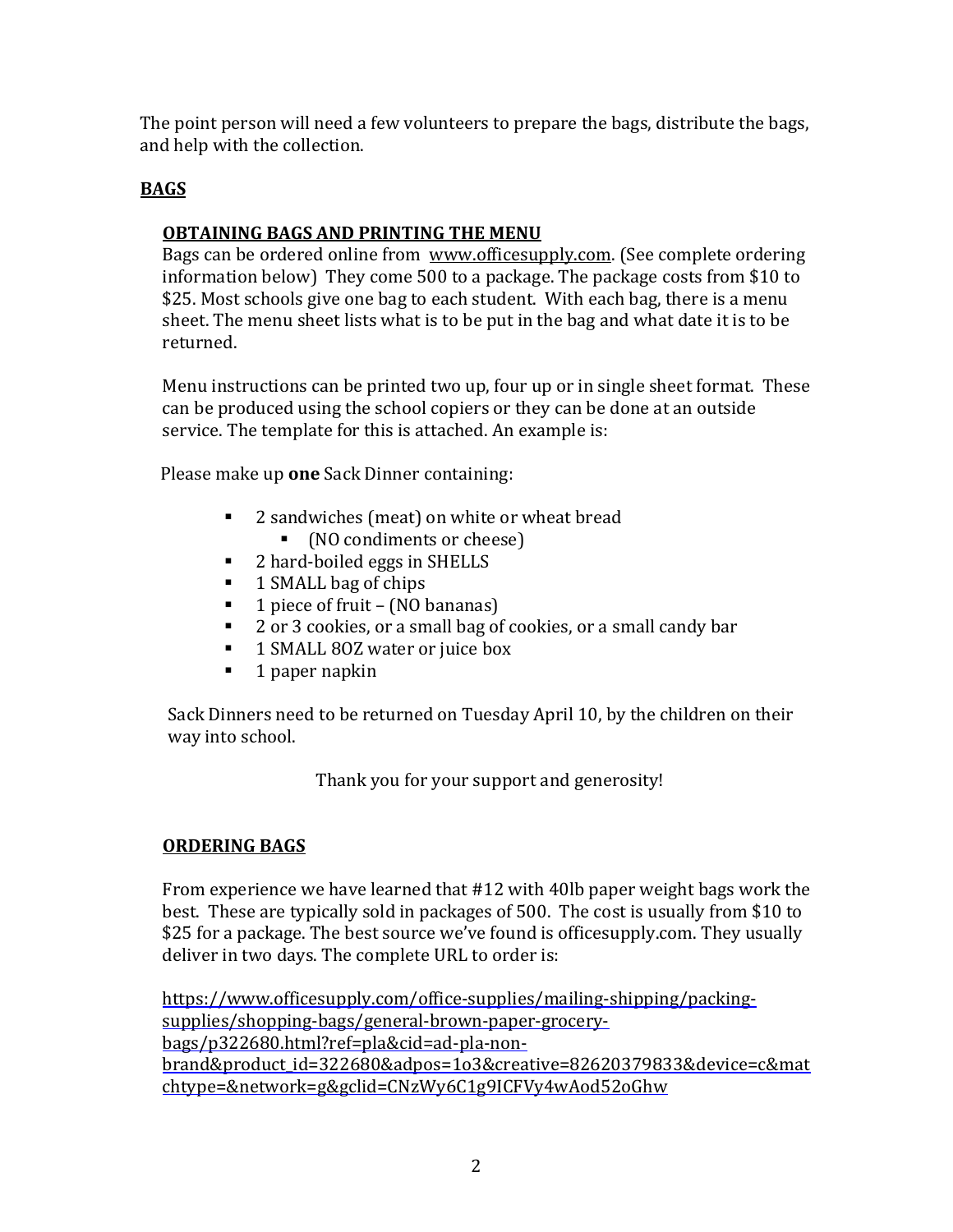#### **PREPARING THE BAGS FOR DISTRIBUTION**

Prior to the day when handing out bags, the bags are assembled by stapling a menu sheet to each bag. Packets are prepared for each classroom dependent on the number of students in the class, and secured with a rubber band. These can be put into plastic bins or boxes.

An instruction sheet for the teacher needs to be prepared and placed on the top of a packet, for discussing what the bag is for and when to return the filled bag. See the attachment, Resources and promotional materials for ideas for communication with teachers or those who will handout the sacks.

#### **DISTRIBUTING THE BAGS**

Depending on school custom the bags should be distributed to assure they get home. Some schools have a folder system and others use other means to assure information reaches the parents/guardians.

#### **COLLECTION OF FILLED SACKS-THE SECOND STEP**

The sacks are collected and placed in apple boxes. These boxes are brought by the delivery team from UPM and placed at each school entrance.

Ten sack dinners are placed in an apple box. The delivery team will show any volunteers how to do this.

Apple boxes are open on the top and come doubled. The two need to be separated and each is filled with ten sacks (the top of the box will be open). Usually the sacks are arranged as follows: 4 in a row, 3 along the side, and three on top of the others on their back.

On drop–off day, as students bring their filled sacks on their way into school, there is no need to check if everything on the menu is in the bag.

Each entrance will be covered by volunteers from the delivery team. It is also good to have a volunteer at each entrance to help. They will arrive prior to school opening and will follow the security procedures of the school, including office check-in, etc. Boxes will be brought and distributed at each entrance by the delivery team.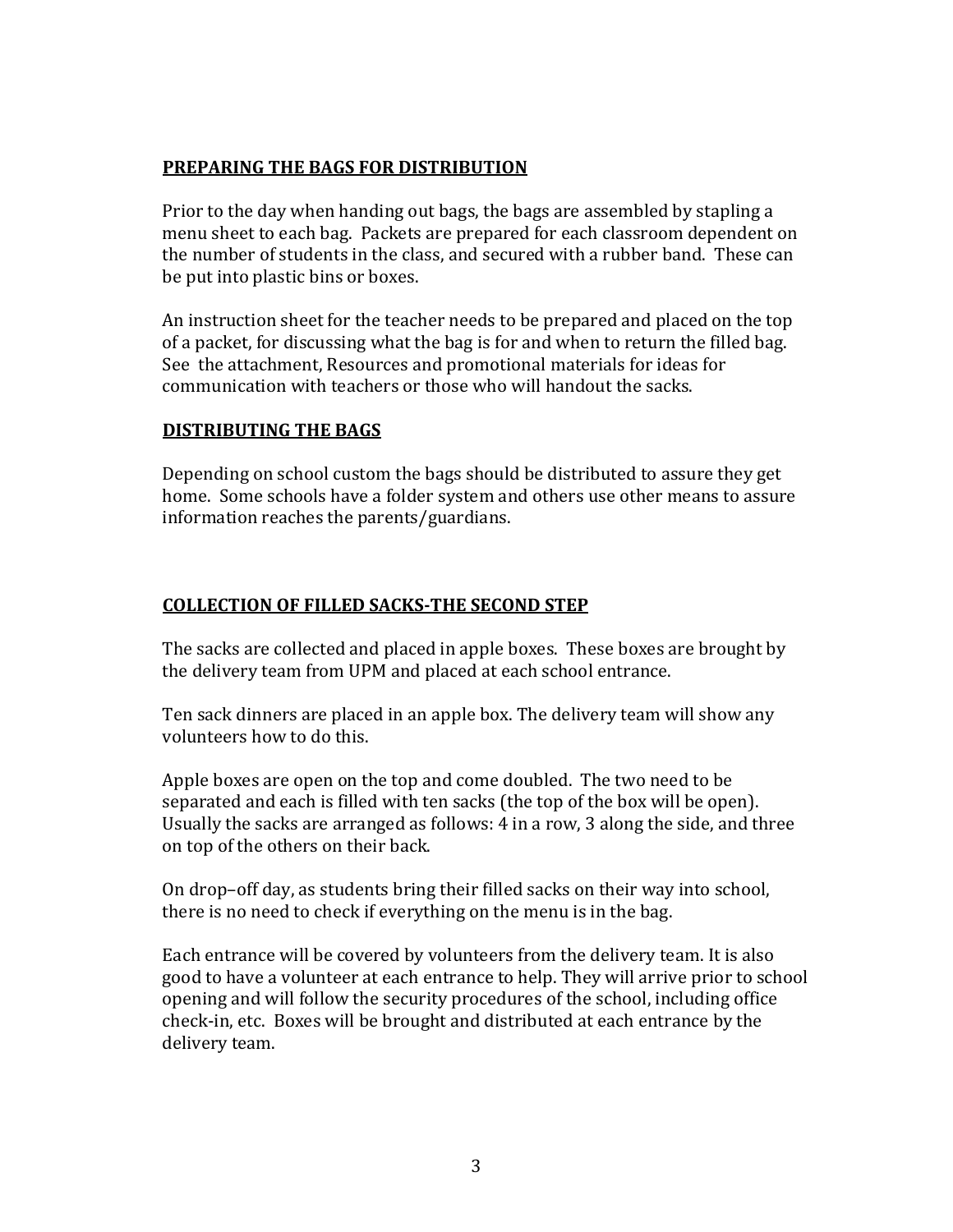The sacks should be placed directly into the apple boxes. The boxes will be loaded directly into a delivery vehicle or carted to a delivery vehicle. If possible but not necessary, it is good to have two carts on hand to make this step easy.

Post-delivery, the delivery coordinator will send an e-mail indicating the count of total sacks collected, the places the sacks were taken, including the mission of the recipient. This is an opportunity for the point person to communicate to the community the number of sacks delivered and where they went. See Communication below for further information.

#### **COMMUNICATION THROUGH THE PROCESS**

The first step is to get the necessary approvals for this event to take place. Then the point person needs to coordinate a date and time with the delivery coordinator. This can be done by phone, email, or text.

After the necessary approvals have been received and a date has been determined, communication to the school stakeholders needs to be planned. There are three points in the process for communication: prior to bag distribution, between bag distribution and bag collection, after the sacks are delivered.

## **PRIOR TO BAG DISTRIBUTION**

Prior to the day of distribution, information on what goes in the bag and when it is to be returned needs to be in existing communication vehicles. These include, bulletins, newsletters, websites, e-mails, etc.

#### **BETWEEN BAG DISTRIBTION AND BAG COLLECTION**

Any vehicle that is used to remind people can be used. There are generally followup questions when people begin to make sacks. These usually come into the office as questions. See note below for typical questions. Be sure to post the menu and return date and time on the website, bulletin board, or thru e-blasts.

#### **POST COLLECTIONS**

The delivery coordinator will send an e-mail stating the number of filled sacks that were collected and where they were taken. This needs to be shared with the people in gratitude for their participation. The point person also needs to thank the volunteers who handed out bags and helped with collections.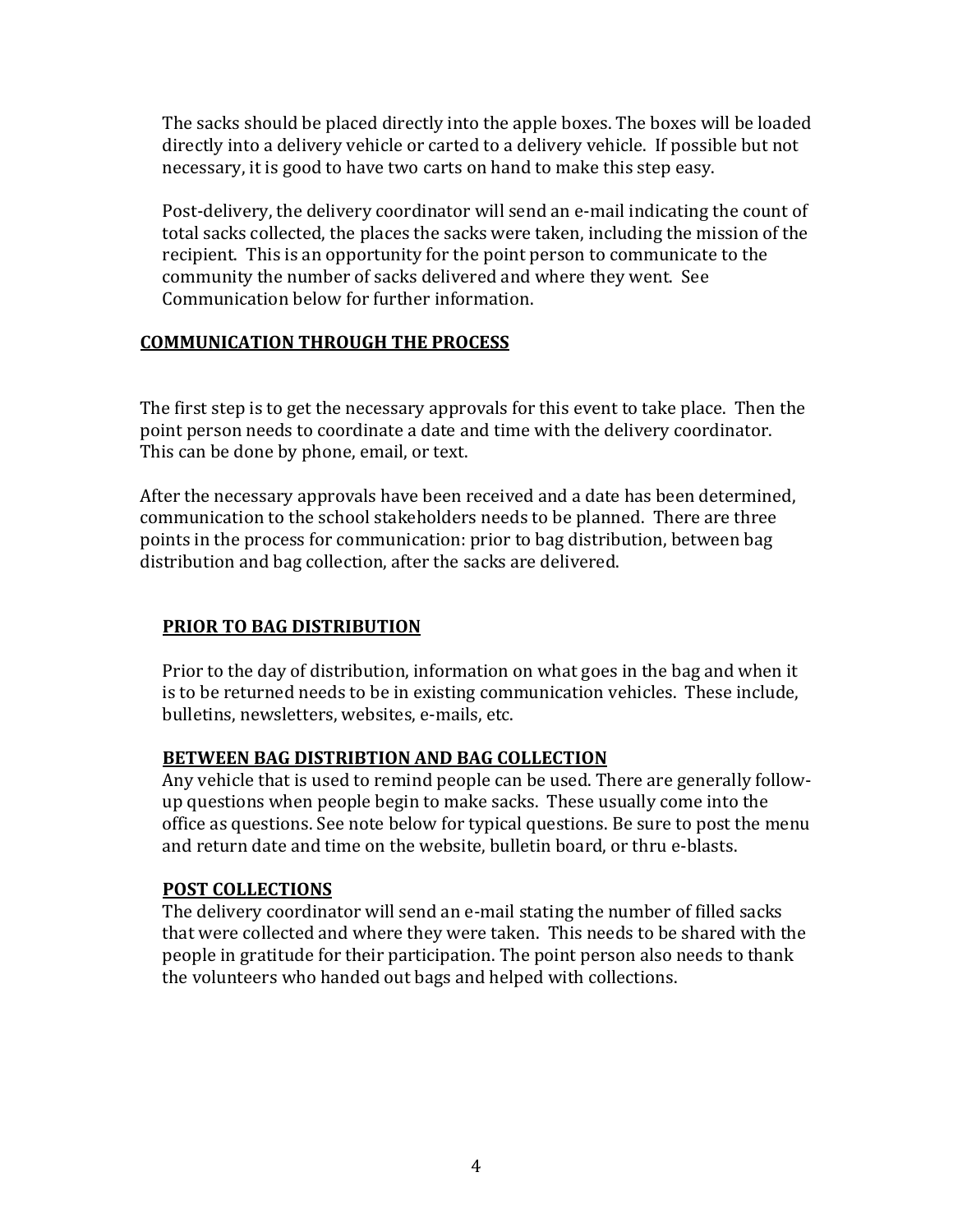#### **INFORMATION REQUESTED BETWEEN BAG DISTRIBUTION AND SACK RETURN**

In the time between when the bags are distributed and then collected, the usual questions and answers that occur need to be communicated to the office that handles questions, such as the school office. The typical questions are

- When do I return the sacks? Give date
- Where do I return the sacks? They will be collected as children enter school
- May I include items not listed on the menu? Answer No
- I need more bags; may I use a plastic bag? Answer yes
- May I write a check? Yes, to Uncle Pete Ministries
- May I give cash? Yes-This can be given to the delivery coordinator for UPM sack making events. It can also be used by the school to purchase bags for the next sack event.

#### **VOLUNTEERS**

There is a need for volunteers to handout bags and to collect filled sacks. This usually is 4 to 6 people. The number is dependent on how many entrances are at the school. One person at each entrance is helpful.These people are in addition to the delivery team provided by Uncle Pete Ministry.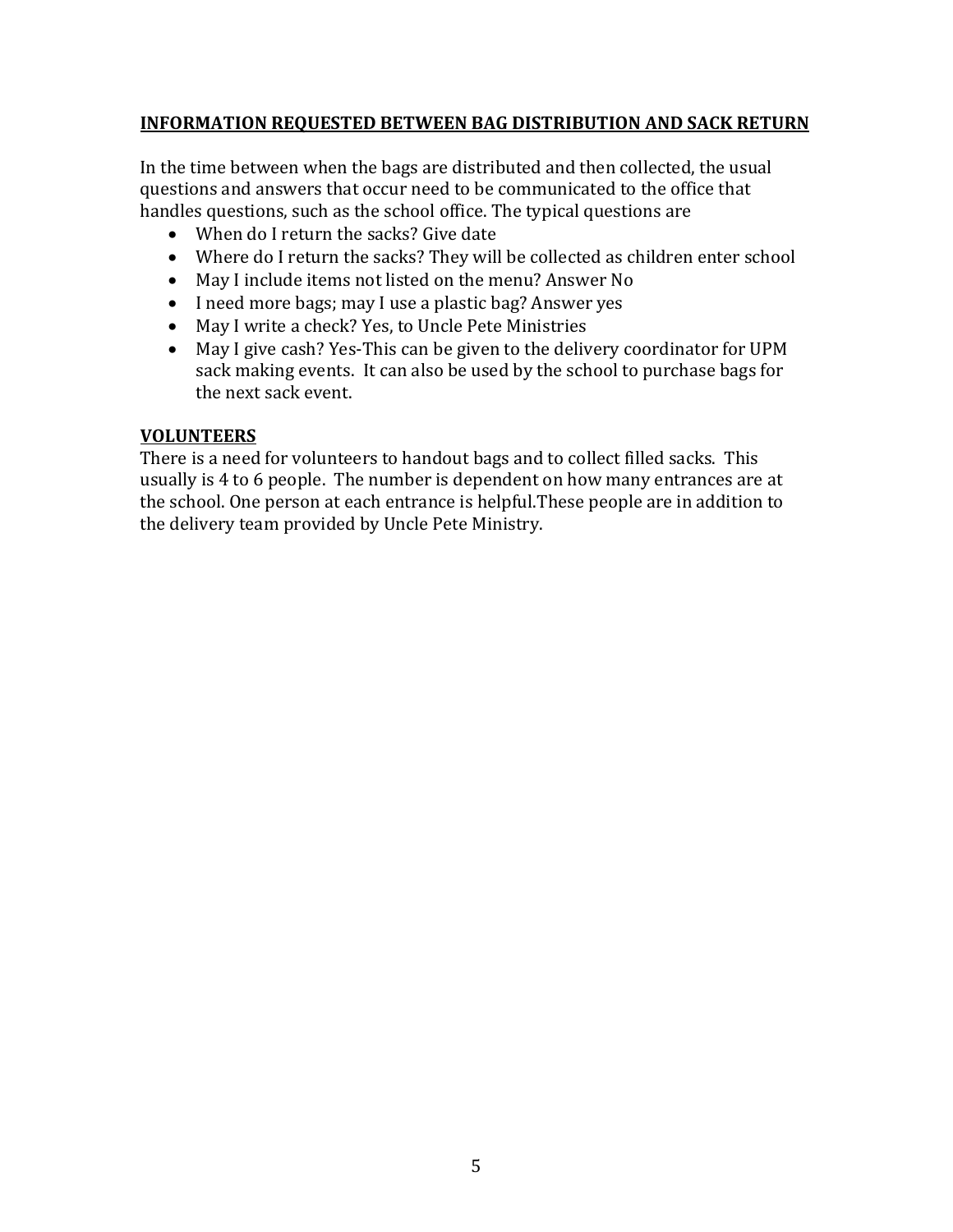#### **UNCLE PETE MINISTRIES-SACK DINNERS**

#### **INTRODUCTORY INFORMATION-JANUARY 2019**

#### **WHY SACK DINNER MINISTRY?**

How did the sack ministry come about?

-Trips to the westside of Chicago showed there were more and more people who were homeless, in shelters, or living on less than adequate wages to support their families.

-It is hard to see people so in need, and not respond. There had to be a way to mobilize the community so each could do something to contribute a small amount that adds up to a significant impact on the daily lives of people who are hungry.

-Uncle Pete organized the St, John Brebeuf community in Niles to make sack dinners once per month for eight months of the year. He built relationships with people, mainly from the west side and Uptown areas of Chicago and planned how to get them a sack dinner.

-He knew that he wasn't solving the problem of hunger but rather alleviating some of the challenges of getting thru the day for those who are less fortunate.

-He began to ask other organizations and parishes to join in. Today, we have over 15 Churches, over 20 groups including sports teams, scouts, guilds and youth groups, 12 public and private schools, individuals hosting sack making parties, as well as businesses, all making sacks. In 2018, we collected and delivered over 26,000 sacks. This sounds like a large number but we go to 30 different places and probably could use 40,000, if we were able to visit each place once per week with sacks. There is a great need.

#### **WHAT IS IN A SACK ?**

-HOLD UP A BAG-two sandwiches, two hard boiled eggs, small bottle of water, a piece of fruit, a bag of chips, a treat such as candy bar or cookies

-But there is much more in a bag. There is a sense of caring, a sense of concern, a realization that in a small way anyone can reach out to those in need.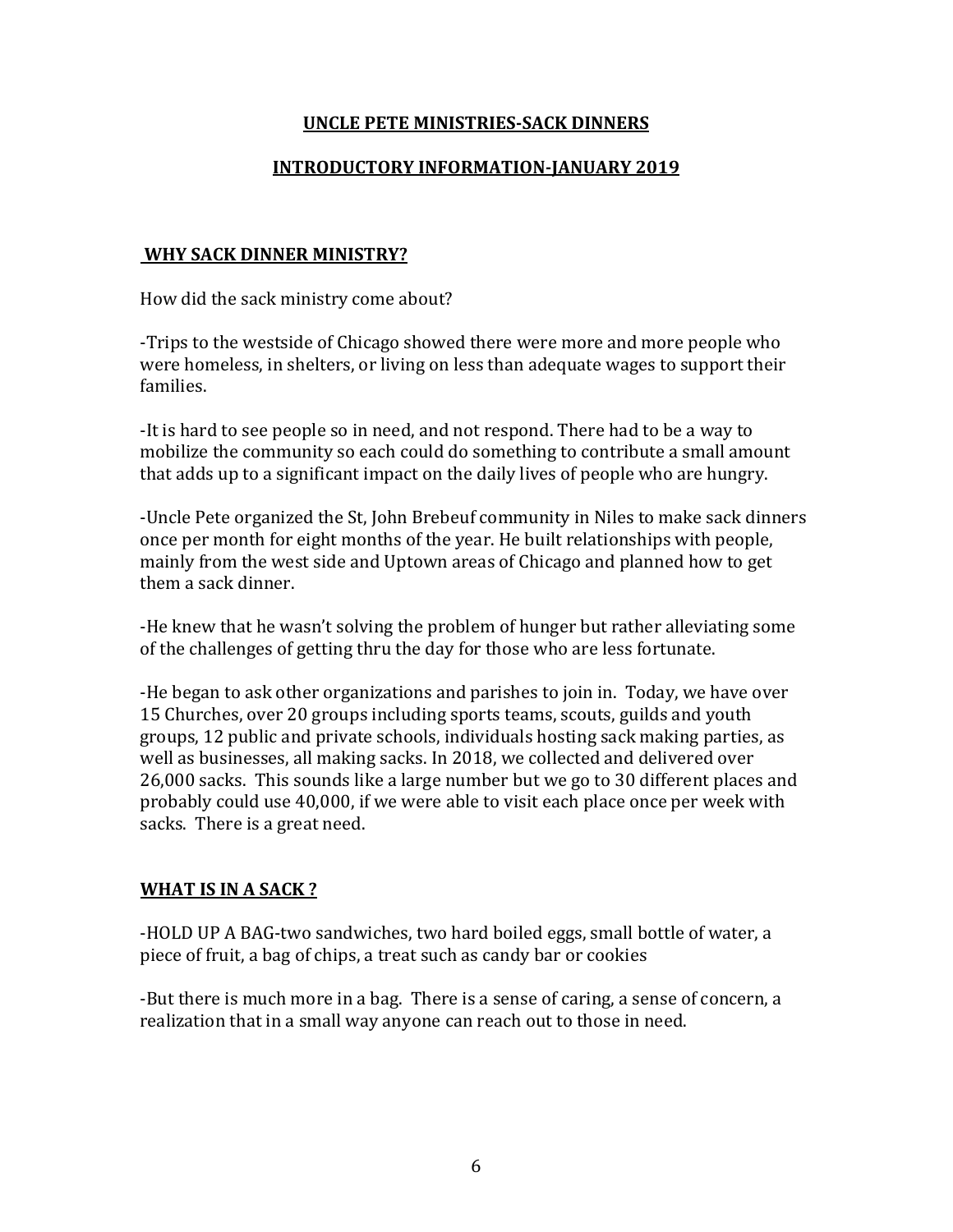#### **WHERE DO THEY GO?**

In addition to families in need across Chicago's West Side, those who we serve include:

#### **Food Pantries and Soup Kitchens**

St. Martin dePorres, Our Lady of Angels, Marillac Center, St. Stanislaus Kostka, St. Sylvester, Mother Teresa Sisters of Charity and Cornerstone Community Center

#### **Shelters and Housing Facilities**

Franciscan Harrison Shelter, Eddie Beard Veterans House, Grace House, St. Leonard's House, The Boulevard, Covenant House, Pioneer House, the Franciscan Day Program

#### **Women and Children**

Deborah's Place, Madonna House and House of the Good Shepherd, Marillac Project Hope, Sarah's Circle

#### **Senior Programs and other**

Our Lady of Angels, Marillac Center, YMCA residences

#### **EVENT VS. A MINISTRY**

-Sack dinner making is meant to be a ministry not an event. You might think of an event as a car wash to raise money. A ministry tries to focus on the why of the activity while doing it.

-The first characteristic would be a sense of community. Those like you would invite others to participate.

-The second characteristic would be to position the work to be done by acknowledging the presence of the Lord. This is usually done thru a short prayer, composed by one of you, recognizing what the work is and who is to benefit, asking God to bless the work and the recipients.

-The third component is to get organized, assign responsibilities, and most important, be accountable for your personal contribution.

-Lastly, when the work is finished, to remember the work has just begun. A member would give a short presentation on where the sacks are to be taken and help everyone to feel the dignity of the people you serve.

-In addition, one of the characteristics of ministry is that it is done multiple times. Creating a habit of behavior, is the essence of our constant care for humankind. Thru repetition, we change who we are.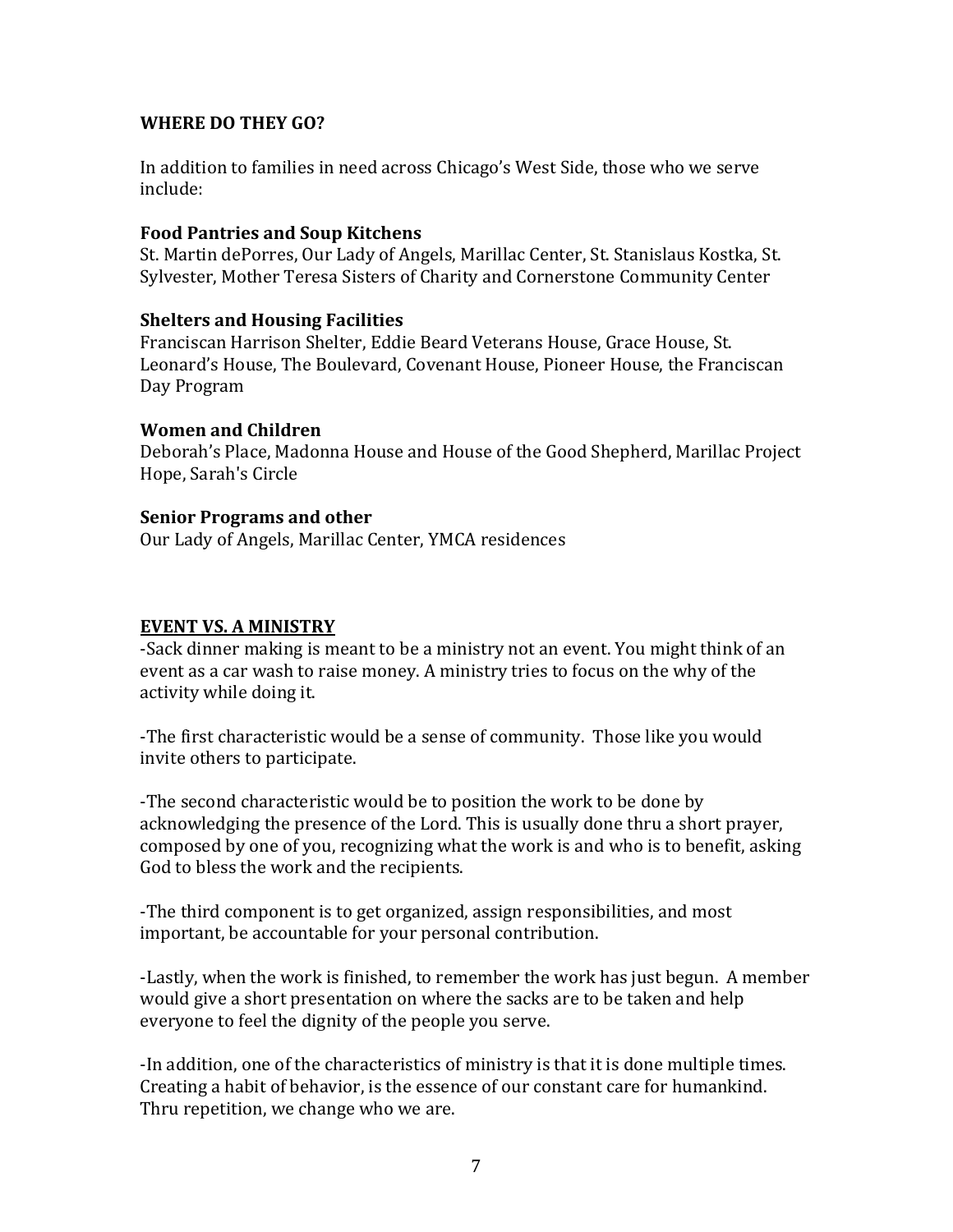# **HOW CAN I ORGANIZE A SACK EVENT**

Sacks can be made together as a group in one location or they can be made at home and brought to a collection point.

When done as a group, the menu items need to be purchased and this needs to be funded. When done at home, each person/family buys the menu items for a few sacks which spreads the cost.

Details for leading either type of event are on the website where 'Consideration documents' are available.

## **<https://www.osbchicago.org/unclepeteministries>**

## **WHAT MAKES THIS APPEALING TO PARISHES, SCHOOLS, AND CHURCHES**

The parish/church/school incurs no cost except the cost of bags-less than \$25 All ages of people can participate Sacks get to people in need within 24 hours The delivery is handled by Uncle Pete Ministries volunteers Information on where the sacks are taken is shared within 24 hours Any number of sacks will work- 20 to 1200

## **WHAT IS NEEDED**

A point person needs to be identified to organize the sack event.

The first step is to decide on whether the sacks will be made as a group or made at home and brought to a destination, i.e a church, a school, etc. See consideration documents

Additional skills include learning or knowing the communication channels such as how to put things into a bulletin or newsletter, how to put info on YOUR website, how to use blast, etc. OR SOMEONE WHO KNOWS SOMEONE WHO DOES THESE THINGS.

Ability to recruit volunteers , 5-6, for passing out bags and collections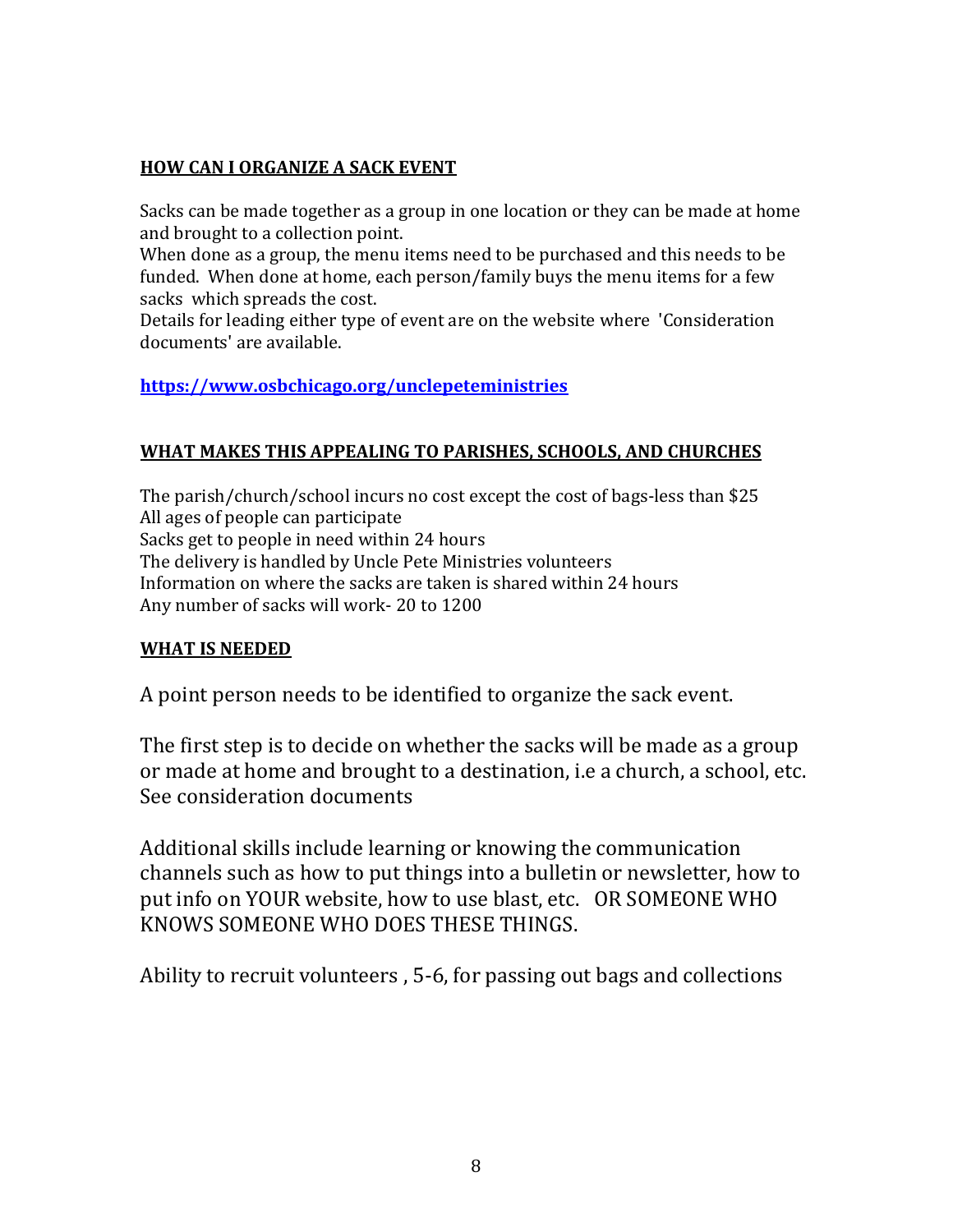# **BLAST EXAMPLE ??????? SCHOOL SERVICE PROJECT**

# Uncle Pete Ministries Sack Dinners for the needy **DATE & TIME???**

Uncle Pete's mission is to provide sack lunches to families in need all over Chicagoland.

On Tuesday March 15th we will collect lunches at  $\frac{22222}{2}$  school starting at 7:30 am. We will drive the lunches out to areas in Chicagoland and hand to people in need of a meal. Please participate in this special day. We will send a paper bag home ??????????????? ( one week prior)

Instructions for Uncle Pete Sack Lunches!

Please include the following items in the paper bag attached.

- 2 sandwiches (meat) on white or wheat bread
- ( **No condiments or cheese**)
- 2 hard-boiled eggs in SHELLS
- 1 small bag of chips
- $\blacksquare$  1 piece of fruit (No bananas)
- 2 or 3 cookies or a small candy bar
- **.** 1 small water or juice box
- 1 paper napkin

Thank you! Questions? Email ????????????

# **RESOURCES AND PROMOTIONAL MATERIALS**